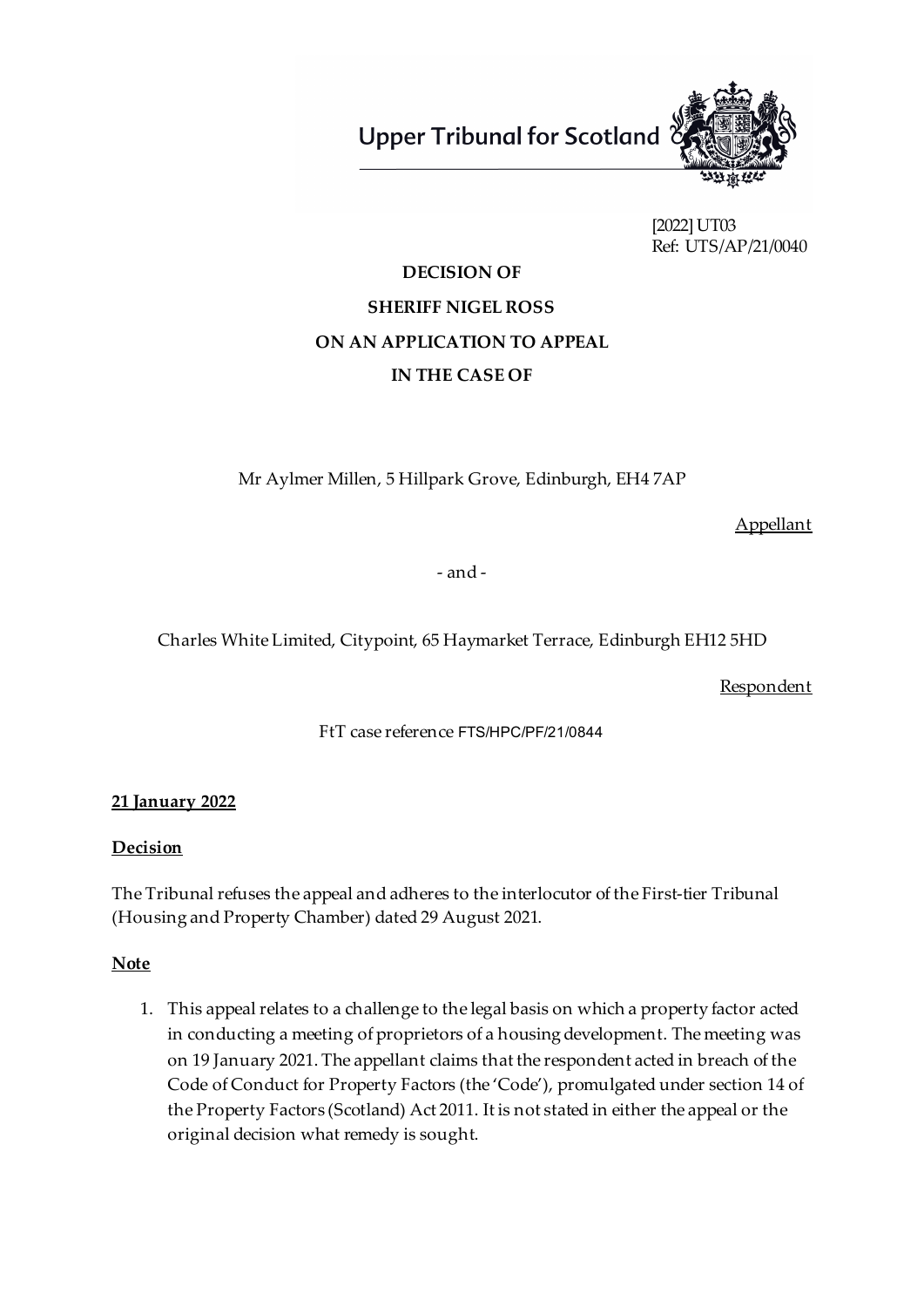- 2. The First-tier Tribunal (Housing and Property Chamber) (the 'Tribunal') held an evidential hearing by telephone on 9 August 2021 and heard evidence from the appellant, and from an associate director and the managing director of the respondent. In its Decision dated 29 August 2021 (the "Decision") the Tribunal found there to be no breach of the sections founded upon, namely sections 1, 2.1 and 7.1 of the Code. Both the Decision and the appeal refer to other documentation but this is not produced by the appellant.
- 3. The grounds of appeal are long and repetitive. I will attempt to follow the structure of the grounds of appeal under the headings used by the appellant. These are as follows:-

#### Ground: "Making findings of fact without a basis in evidence"

- 4. The finding challenged is that there was "*nothing within the DDC* [the Development Deed of Conditions] *which precludes the property factor being appointed as a mandatory*". This finding is attacked as presumptive. However the appellant accepts that any proprietor may be represented by any other person appointed by written mandate. He discusses conflict of interest at some length. Nothing said, however, contradicts the basic proposition set out by the Tribunal. He does not show that the DDC does include such a provision. The finding is one of many made by the Tribunal in exercise of their fact-finding function. The appellant presents no document or other facts to show that the proposition is incorrect. This ground of appeal is not only unsupported but completely unstateable, because the proposition is true.
- 5. The second challenged finding is: *"The Property Factor received completed forms from owners requesting that the Property Factor act as their mandatory at the meeting on 19 January 2021"*. The appellant argues that there was no evidence. However such evidence was given by Ms Griffiths (para [21] of Decision). The Tribunal were bound to consider all the evidence and decide what they accepted. They accepted this evidence. This ground of appeal is demonstrably wrong, as this evidence was before the Tribunal.
- 6. The third challenged finding is: *"The Property Factor accepted these requests and acted as mandatory…19 January 2021".* Such evidence was given by Ms Griffiths, recorded at para [22]. The same comments apply. The evidence was before the Tribunal. They accepted it.
- 7. The fourth challenged finding is: "*By accepting requests from owners to act as mandatories, the property factor was acting in accordance with the DDC".* It is submitted that this could not be a finding in fact. It is in fact a finding both in fact and law. It is also an inference. It is supported by the previous findings in fact and there is no error in law. The appellant's reference to "presumption in anticipation" is incoherent – the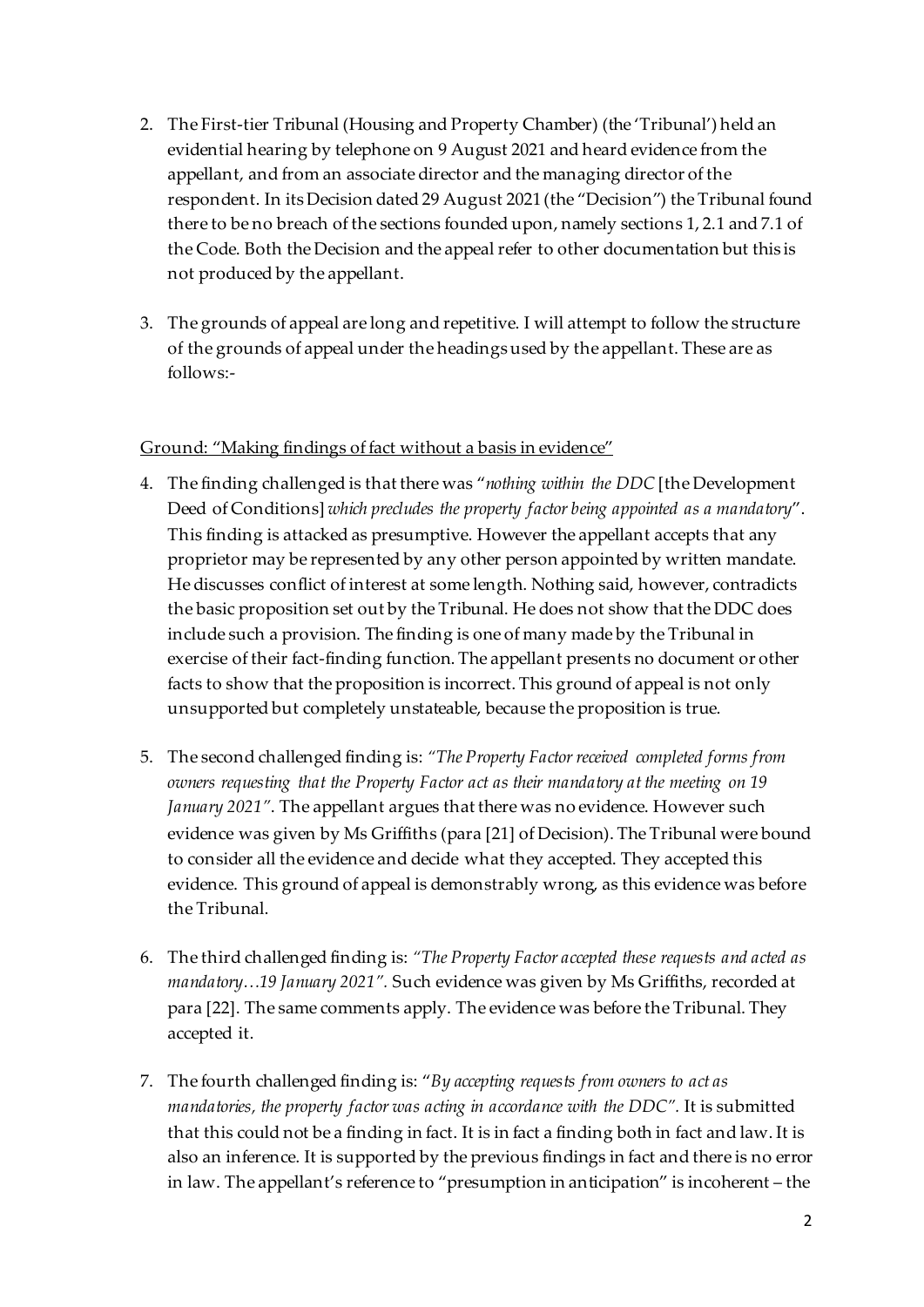Decision represents a full discussion of all issues, considered together, and applying the law to the facts as found. There is no factual basis for challenging this finding. The Tribunal had both the necessary facts and the legal principles on which to make it.

- 8. The fifth challenge is: *"The Property Factor apologised for referring to proxy votes".* The appellant criticises this as being insincere. That does not prove this event did not happen. It was a fact available for the Tribunal to consider, to accept and to deal with. The finding is unchallengeable, because it is true.
- 9. The sixth challenged finding is: *"At the meeting on 19 January the property factor voted on behalf of the owners on the issues of drainage and ground maintenance only."* It is said no evidence of this was led. That is incorrect – see paras 21 and 22.
- 10. The seventh challenged finding is: *"The Property Factor represented the interest of owners whom they were authorised to represent*". The appellant appears to attack the legal effect rather than the fact of representation. The latter was spoken to by Ms Griffiths, and was evidence the Tribunal accepted. As before, the challenge ignores that the evidence was given and was therefore available to the Tribunal to consider.
- 11. The eighth challenged finding is: *"The homeowner's position was that resolution of the complaint could be reached by the property factor declaring that there was a conflict of interest…*". The appellant contradicts this, but in a way that is wholly consistent with this finding. It is therefore not wrong, even if the appellant now wishes to augment the statement.
- 12. The ninth challenged finding is: "*The property factor followed the complaints procedure set out in its statement of services".* The appellant challenges this as "technical adherence" only, but this does not detract from the fact that this evidence was given and accepted. What the Tribunal made of it is for assessment overall in reaching its decision. There is no error.
- 13. The tenth challenge in fact is "general". The appellant refers to findings in law, which have no effect on whether findings in fact are accurate. This ground is too unfocused to form a separate stateable ground of appeal.

## Ground: "An error in the application of the law to the facts"

14. The appellant sets out his understanding of the DDC requirement of meetings. That is that repairs and maintenance decisions require majority decision at quorate meetings. A quorum, he states, is 20 proprietors or their mandatories. The DDC itself is not produced. He accepts that the respondent gave evidence that it accepted nomination as a mandatory. He relies on the fact that this could involve voting on a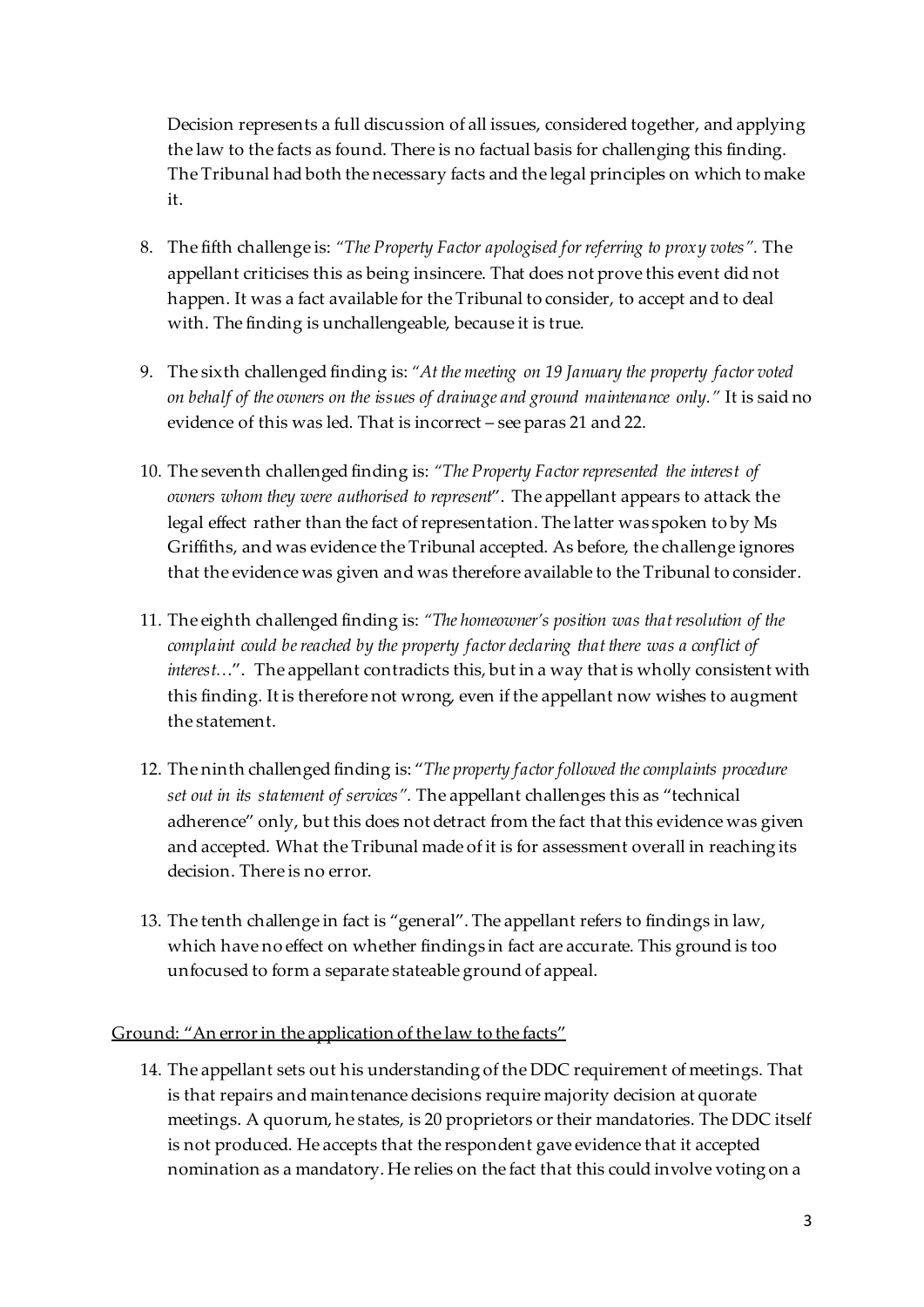specific topic in a specific way, in order to show that the respondent lied. The nature of the lie seems to be (the appellant does not expressly analyse this) that a mandate is not the same as a proxy. The Tribunal gave working definitions of each at para 30 of the Decision, namely:

"A proxy vote is a specific instruction on a specific topic to vote in a specific way. A mandatory vote, by contrast, allows discretion for the person who holds the mandatory (sic) to act on how he sees fit. It provides a wider discretion".

- 15. The appellant describes the forms produced, and notes that these refer to "mandatory", not proxy. He analyses this so as to accuse the respondent of lying.
- 16. This argument is completely misconceived. The DDC expressly allows mandate voting. A mandate is a much more powerful tool than a proxy, because it allows unrestricted voting. The appellant does not dispute that the respondent held these mandates. His criticism that they should properly be disregarded as proxies is contradicted by the oral evidence and the documentary evidence, and in any event makes no sense, because in holding a mandate the respondent held all the powers of a proxy and more. This point of law is completely illogical and unarguable.
- 17. The appellant then criticises the Tribunal's analysis of the DDC provisions, as discussed in para 78. "Any such person" may be appointed as mandatory. The Tribunal notes (and the appellant does not contradict) that the appellant accepts the property factor may be appointed as a mandatory. He argues that, in effect, if the property factor is appointed it must be present and, being a corporate body, could not be physically present, but only present through its officer, Ms Griffiths. This is augmented in the grounds of appeal in a manner not easy to understand. It rehearses the "proxy" argument (above). This ground is unarguable. A corporate body always acts through its office holders and employees. There is no reason in law the factor could not be appointed as a mandatory.
- 18. The appellant then goes on to criticise lack of evidence about what instructions the factor held. As noted above, there was evidence available to the Tribunal to support their findings.
- 19. He makes certain observations, circling round points already made (proxy voting, the factor as mandatory) and then raises questions of transparency and conflict of interest. Nowhere, however, before the Tribunal or in this appeal, does the appellant set out what he identifies to be a conflict of interest. The factor is charged with providing services to the development. It requires instructions in order to carry out anything but routine maintenance and other ongoing duties. If any of the proprietors is content to leave matters to the discretion of the factor, then there is no automatic conflict of interest. The factor remains accountable to the proprietors for all expenditure. The remaining proprietors are entitled to challenge or vote against the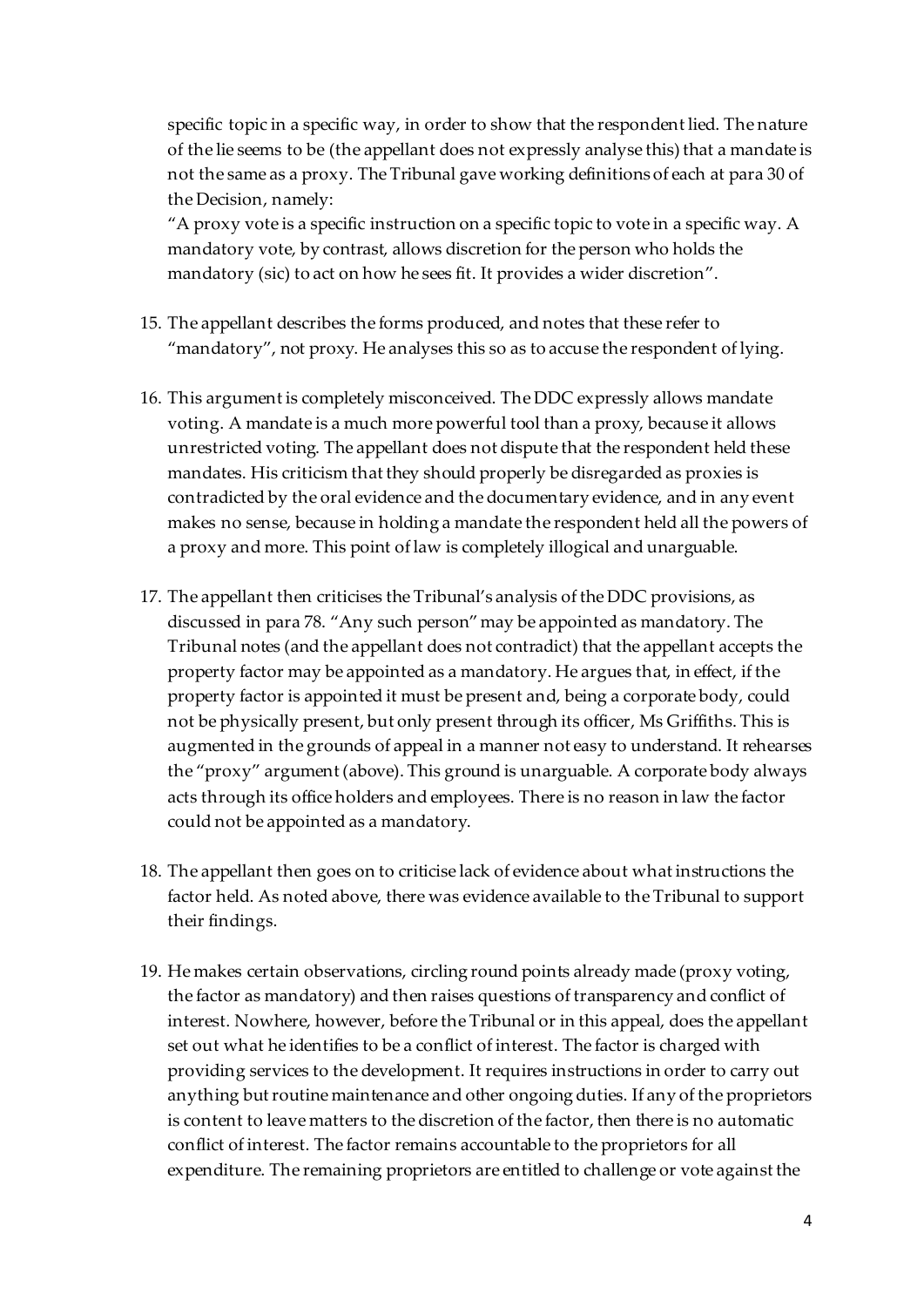factor. No doubt a scenario may arise within that relationship which throws the factor into a conflict of interest position, but that is not self-evident, and if the appellant wishes to found on such a scenario in order to appeal, it is the appellant's task to set out concisely and clearly what conflict of interest he has in mind. He has not done so. His submissions to the Tribunal, and the grounds of appeal, are vague on both fact and law, rely on findings in fact which the Tribunal did not make, and fail to explain why the factor has a conflict of interest in this specific context, namely in acting to instructions of proprietors, or voting according to mandates given to them. As such these grounds are not capable of supporting an appeal.

- 20. The appellant proceeds to rely on lack of reasonable standard. He does so, however, in order to make the same points in a different way. They remain unarguable.
- 21. There is no demonstrable error either in fact and law that would allow the appeal to succeed in relation to this head, or any other.

# Ground: "Taking a wrong approach to the case by arriving at a decision that no reasonable Tribunal can properly reach".

22. The appellant uses this head to restate the same arguments. To succeed he would require to show that the Tribunal had acted irrationally on the material before it. As discussed above, he disputes that the Tribunal had evidence which they plainly did have. On reading the appeal, the Tribunal reasoning is both clear and rational. This ground of appeal proceeds largely on the appellant's own assumptions of what the evidence showed. That cannot be a legitimate use of an appeal process. This is not arguable.

# Ground: "General points"

- 23. This summarises much of what has gone before. The appellant relies on natural justice. There is nothing unjust about proprietors deciding to entrust their votes to the factor, or the factor voting the mandates according to the powers thereby given. The appellant may not like his fellow residents doing so, but he cannot prevent them exercising their own voting rights as they see fit.
- 24. This appeal is entirely without merit, and must be refused.

## Post-script

25. This appeal required to be heard because the Tribunal gave permission to appeal. On so doing, it removed any discretion on the Upper Tribunal to decide whether permission should be granted or to refuse to hear the appeal.